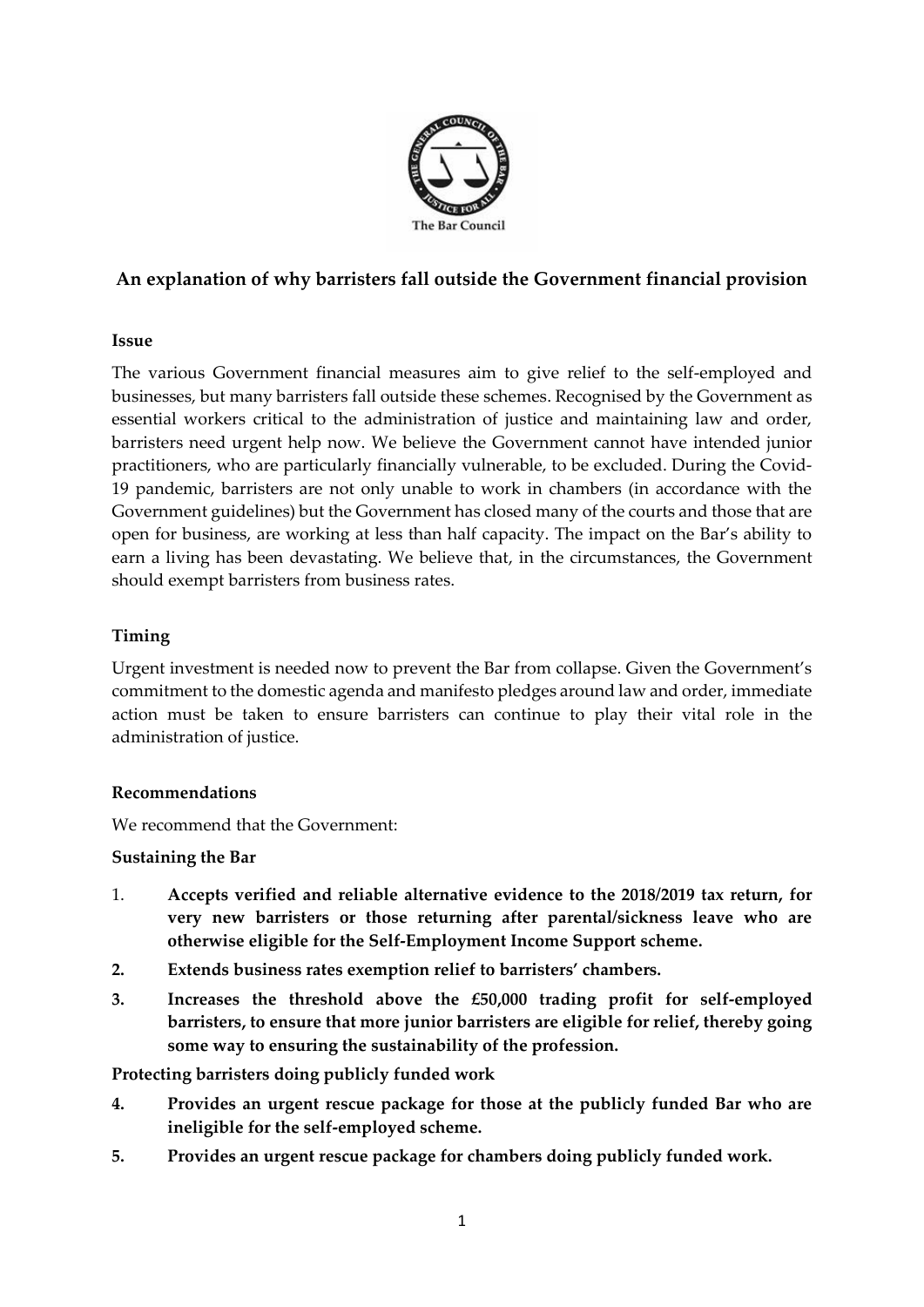## **Background**

Young practitioners: self-employed barristers immediately become sole traders in 'independent practice' upon finishing their academic and vocational training, rather than being employed by a company, firm or partnership unlike other professionals (such as architects, doctors or accountants). Overwhelmingly, they have very substantial debt from their studies (at least 5 years) and, from the outset, have to pay high professional expenses, including chambers' expenses, typically based on a percentage of their received fees.

Chambers: barristers who are sole traders work in chambers to share administrative costs, leading to limited overheads and a very good-value model for members of the public needing their services. The main expenses of chambers are typically rent, business rates, staff and IT.

The Government's financial schemes do not meet the needs of the Bar for a number of reasons:

### **Bounce Back Loan Scheme (BBLS)**

- The £50,000 limit on the loan is not of any meaningful use to chambers as their annual operating expenditure is significantly higher.
- There are far fewer lenders for BBLS than the Coronavirus Business Interruption Loan Scheme (CBILS) and more than 50% of these will not lend to those who are not existing customers. Appendix 1 summarises the current lenders.
- The limit of 25% of self-employed turnover particularly affects recently qualified barristers at the junior end of the Bar and those returning from career breaks for e.g. childcare or sickness.
- The limit of 25% self-employed turnover up to a maximum of £50,000 will mean that many barristers are only eligible for a very small loan that will not tide them over.
- The fact that most income must be from self-employment excludes those, for example, who are part-time judicial office holders whom the Government has required to keep e.g. 80 days per year free for such work. If their judicial post accounts for more than 50% of their income, they will not be eligible.
- Some banks will not lend to those without a business account and many barristers operate their practice through a personal bank account. Even with those that do allow an existing customer with a personal account to apply for a BBLS loan, there is a substantial delay because they require a business or feeder account to be set up in advance.
- Whilst most BBLS lenders will now lend to existing customers who operate their business through a personal bank account, if you do not bank with one of these lenders, you have to apply to one that will lend to current "non-customers". Banks are explicitly prioritising their existing customers, resulting in substantial uncertainty, considerable delay and, often, a negative result. Here are two real examples:

A is a criminal barrister with 20 years' banking history with Halifax (part of Lloyds Banking Group) who runs their sole-trader business through a personal account. Halifax is not a BBLS lender, although Lloyds and Bank of Scotland, in the same banking group, are and will lend to their own existing business- and personal-account customers. They will not lend to A, because their personal account is with Halifax rather than with Lloyds or Bank of Scotland. A cannot apply online to another lender (because they are not an existing customer) and cannot get through by phone. They are not eligible for SEISS and have no current work.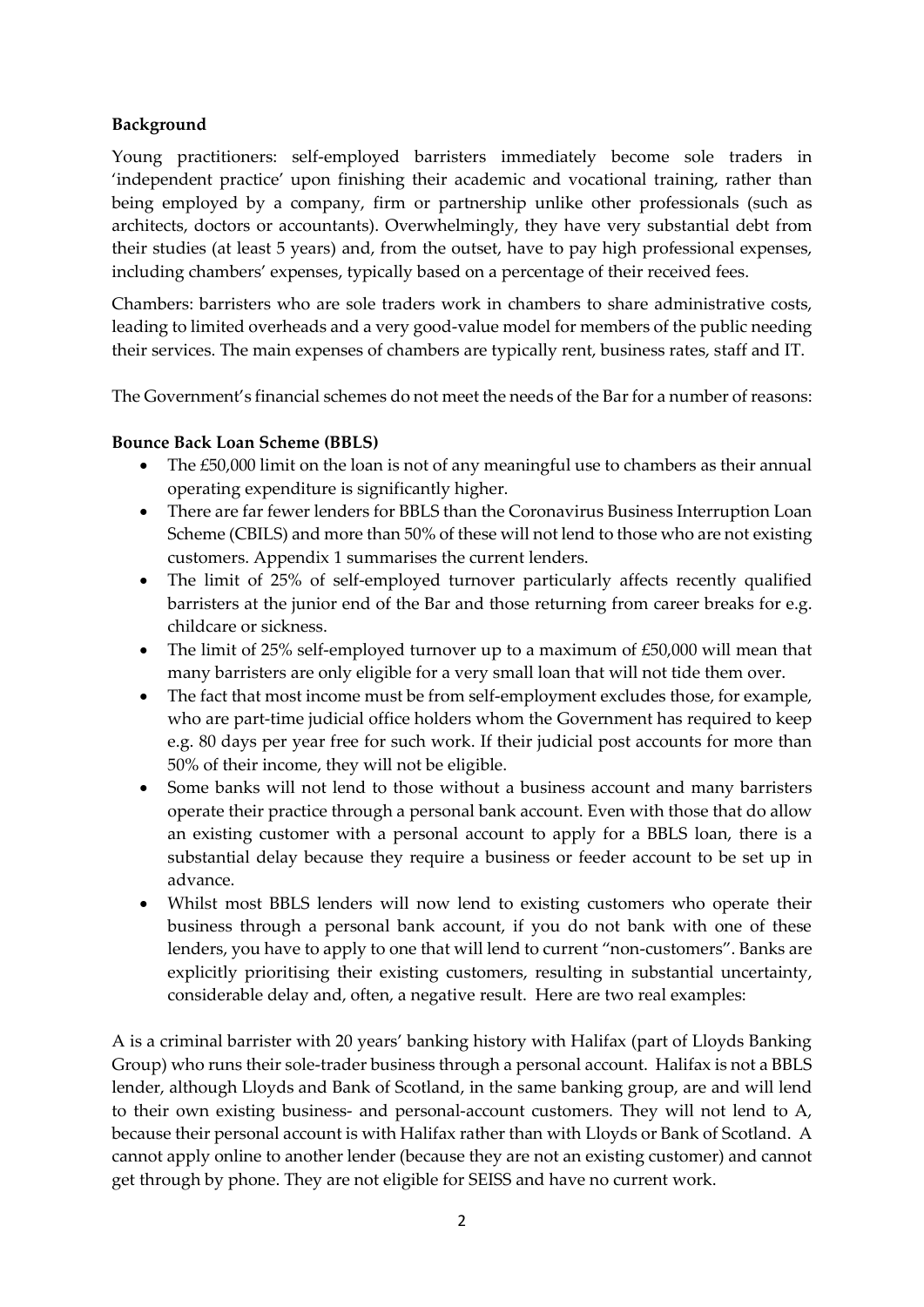B is a criminal barrister (prosecutes and defends in serious sex and violence cases) with 24 years banking history with Barclays as a Premier customer and has been trying to apply for a BBL since 4 May. Barclays will not accept applications unless you hold a Business Account (B has never been advised to do so in 24 years).

Initially, Barclays website said they would accept applications from sole traders and directed B to a webchat. B was told to apply for a new business account and call the dedicated Business Banking phone number. After several days spent on hold for 2-3 hours a time, B gave up. The bank manager cannot get hold of anyone to speak to either. B remains unable to make contact with anyone at Barclays to begin the process of applying for a business account.

Starling Bank have been aggressively marketing their ability to offer BBLs and welcoming applications for new Sole Trader accounts from 11th May. B duly applied, got a new Business account and applied for the BBL last week. Without explanation, they have been rejected for a loan. This has compounded the deep dissatisfaction at not being able to simply apply via B's own Bank based on 24 years of banking with them as a barrister.

**Recommendation: If these limitations could be resolved alongside an increase in the number of lenders offering BBLS, it would be a useful scheme for many barristers.**

### **Self-Employment Income Support Scheme (SEISS)**

- SEISS aims to support the self-employed with a trading profit under £50,000 but its terms explicitly exclude all those who started self-employed business after March 2019.
- The requirement for and dependence on a 2018-2019 tax return, wrongly disadvantages or completely excludes the most financially vulnerable. The requisite tax returns of those who started practice from early 2018 or those who have returned from career breaks for e.g. childcare or sickness reasons, will show a distorted picture of the income they have earnt and upon which they are eligible for SEISS relief. This will disproportionately affect women.
- Many junior tenants who have been in practice since 2018 and all who started practice from early 2019 cannot benefit from SEISS. We have been contacted by numerous junior barristers indicating that they will be unable to survive at the Bar without immediate and significant relief.

## **Recommendation: Accept verified and reliable alternative evidence, to enable those under the threshold but without 2018/2019 tax returns to be eligible for SEISS.**

We estimate just under 1,000 barristers would fall into the category of those eligible but without the required documentation. Uniquely, from our records, the Bar Council can easily verify a barrister's identity, where they work and, by a declaration from chambers, how much they earned. Our sources are reliable, robust and risk-free, accurately ensuring that financial assistance would be directed to those eligible barristers who urgently need support. The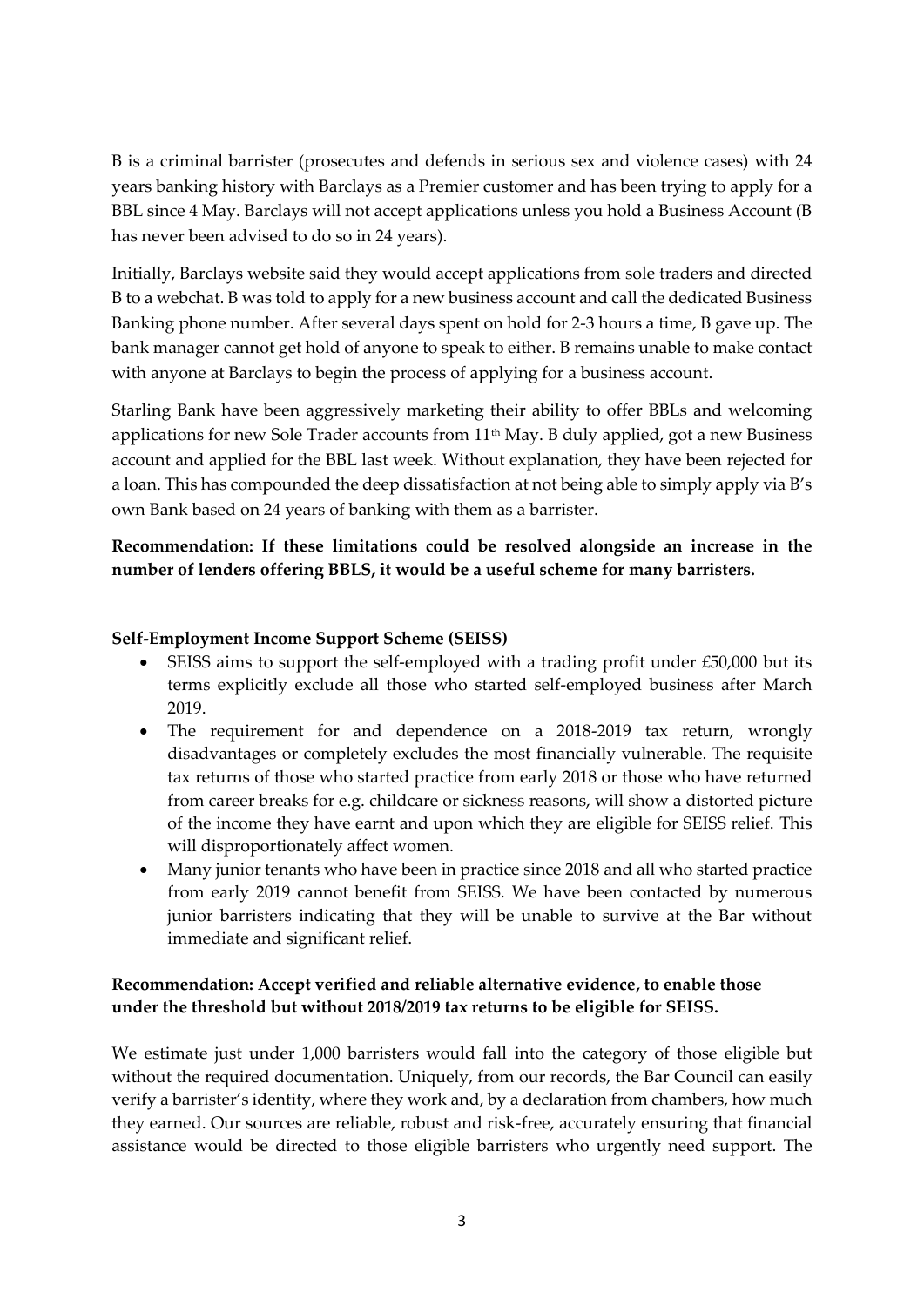number of barristers affected is small and the adjustments suggested will have a negligible effect on the overall cost of the scheme.

- The arbitrary "cliff edge" of having profit of £50,000 results in a grant of £7,500; having a profit of £50,001 results in no grant.
- SEISS excludes those whose self-employed trading profit is not more than 50% of their total income; hence, many part-time judges (whom, for this purpose the Government does not treat as its employees and who, therefore, are ineligible for furlough relief under CJRS) or those who were on employed secondment, or those who were on parental leave but had some other minor form of income would not be eligible.

## **Recommendation: The threshold for support for self-employed barristers should be increased to above the £50,000 limit for trading profit, with a tapering benefit up to a higher limit.**

This would remove the arbitrary "cliff edge" and make more junior barristers eligible to apply for the grant, thereby going some way to ensuring the sustainability of the profession.

### **Business Rates Exemption Relief**

- Business Rates exemption relief has been made to businesses in the leisure, retail and hospitality sectors which have had their premises closed to the public (although many continue to operate in a restricted way). Barristers continue to provide a vital public service in the administration of justice, as key workers by attending court hearings and representing the interests of the public and helping them to exercise their rights.
- Nonetheless, in line with Government guidance, they have been unable to use their chambers, and the Government has closed over one third of all courts and tribunals buildings - their other place of work. Of the rest, half are not open to anyone but are staffed courts only doing remote hearings and the rest are open but operating at under 50% capacity and, in some instances, at about 25% or less capacity to ensure social distancing.
- Barristers' chambers need to be near courts to allow for ease and speed of access and convenience to the public; they are often in prime property spaces in central locations. Business rates for barristers' chambers are therefore high across the country and typically account for one of the top three or four expenses of chambers, divided between barristers whose work has been decimated by the crisis.
- Extending business rates relief to chambers would help to sustain the profession and protect the critical infrastructure that will be required to administer justice after we emerge from this pandemic.

### **Recommendation: Extend business rates exemption relief to barristers' chambers.**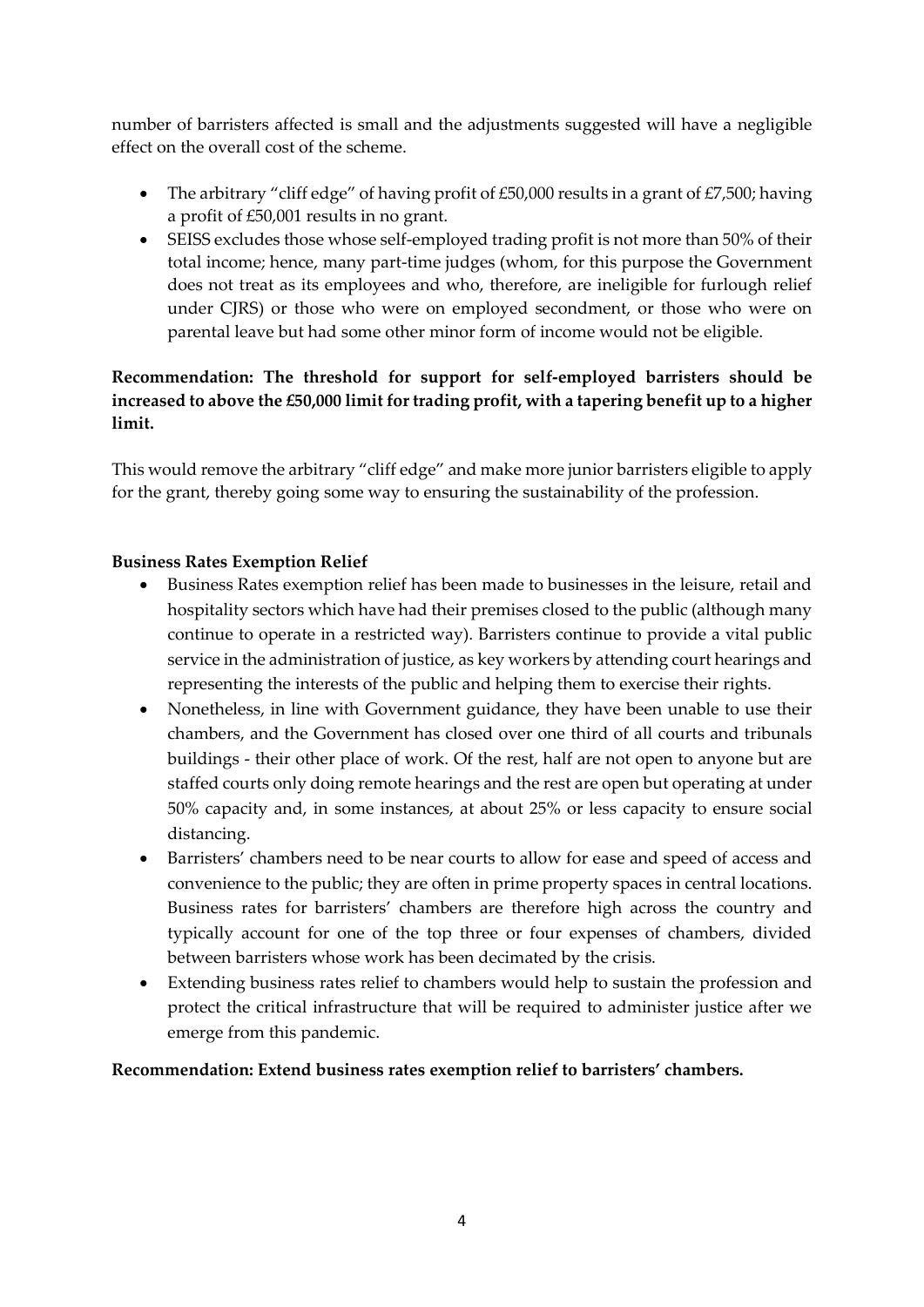#### **Coronavirus Job Retention Scheme (CJRS) – furlough scheme**

- CJRS is a welcome interim measure which enables chambers to retain employees whilst the justice system is working at a much slower pace than usual and eases chambers' cash flow. Reducing the scope or benefit of the scheme for chambers before the justice system returns to close to normal operation will impose further financial pressure on chambers which will inevitably result in an increase in staff redundancies.
- As return to work gradually begins, adjusting the CJRS to enable furloughed staff to undertake some part-time work for the employer (as recently announced by the Chancellor) will be beneficial.
- Many chambers have furloughed staff, some more than half.

#### **Coronavirus Business Interruption Loan Scheme (CBILS)**

• CBILS has attracted very little interest from chambers. Our survey at the end of March indicated that only about 5% were considering taking it up. Whereas the Government removed the need for a personal guarantee before the banks would grant a CBILS loan, in practice, barristers' personal assets will still be at risk because of the structure of the vast majority of chambers. They are not limited companies, and each member shares the financial liabilities of chambers jointly and severally so, if individual practitioners leave chambers the others, regardless of seniority, are liable for the whole of the debts. This is a serious disincentive, regardless of the amount of the loan. There are too many limitations in the scheme for CBILS to be of benefit to most individual barristers.